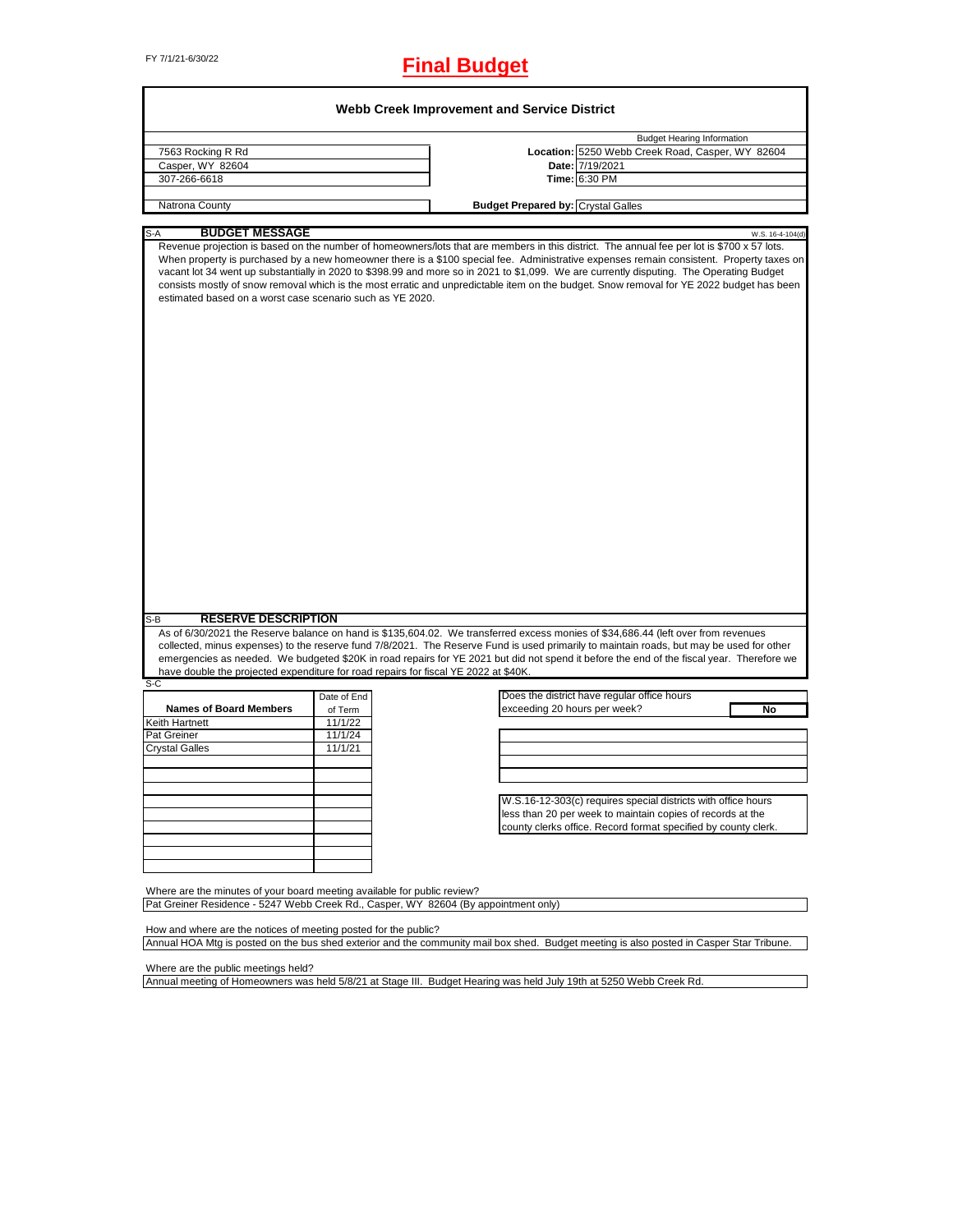### **FINAL BUDGET SUMMARY**

|       | <b>OVERVIEW</b>                                             | 2019-2020<br>Actual | 2020-2021<br>Estimated | 2021-2022<br>Proposed | Final Approval |
|-------|-------------------------------------------------------------|---------------------|------------------------|-----------------------|----------------|
| $S-1$ | <b>Total Budgeted Expenditures</b>                          | \$34,669            | \$7,956                | \$58,425              | \$58,425       |
| $S-2$ | <b>Total Principal to Pay on Debt</b>                       | \$0                 | \$0                    | \$0                   | \$0            |
| $S-3$ | <b>Total Change to Restricted Funds</b>                     | \$5,630             | \$34,858               | $-$18,075$            | $-$18,075$     |
| $S-4$ | <b>Total General Fund and Forecasted Revenues Available</b> | \$60,299            | \$62,814               | \$60,350              | \$60,350       |
| $S-5$ | Amount requested from County Commissioners                  | \$0                 | \$0                    | \$0 <sub>1</sub>      | \$0            |
| $S-6$ | <b>Additional Funding Needed:</b>                           |                     |                        | \$0                   | \$0            |

|                                 |                                            | 2019-2020       | 2020-2021 | 2021-2022 |                                             |
|---------------------------------|--------------------------------------------|-----------------|-----------|-----------|---------------------------------------------|
| <b>REVENUE SUMMARY</b>          |                                            | Actual          | Estimated | Proposed  | <b>Final Approval</b>                       |
|                                 |                                            |                 |           |           |                                             |
| $S-7$                           | <b>Operating Revenues</b>                  | \$39,564        | \$41,426  | \$39,900  | \$39,900                                    |
| $S-8$                           | Tax levy (From the County Treasurer)       | \$0             | \$0       | \$0       | \$0                                         |
| $S-9$                           | <b>Government Support</b>                  | \$0             | \$0       | \$0       | \$0                                         |
| Grants<br>$S-10$                |                                            | \$0             | \$0       | \$0       | \$0                                         |
| $S-11$                          | Other County Support (Not from Co. Treas.) | \$0             | \$0       | \$0       | \$0                                         |
| <b>Miscellaneous</b><br>$S-12$  |                                            | \$735           | \$1,388   | \$450     | \$450                                       |
| $S-13$                          | <b>Other Forecasted Revenue</b>            | \$0             | \$0       | \$0       | \$0                                         |
| $S-14$<br><b>Total Revenue</b>  |                                            | \$40,299        | \$42,814  | \$40.350  | \$40,350                                    |
| FY 7/1/21-6/30/22               |                                            |                 |           |           | Webb Creek Improvement and Service District |
| <b>EXPENDITURE SUMMARY</b>      |                                            | 2019-2020       | 2020-2021 | 2021-2022 |                                             |
|                                 |                                            | Actual          | Estimated | Proposed  | <b>Final Approval</b>                       |
|                                 |                                            |                 |           |           |                                             |
| <b>Capital Outlay</b><br>$S-15$ |                                            | \$0             | \$0       | \$0       | \$0                                         |
| $S-16$                          | <b>Interest and Fees On Debt</b>           | $\overline{30}$ | \$0       | \$0       | \$0                                         |
| $S-17$                          | <b>Administration</b>                      | \$470           | \$820     | \$1,725   | \$1,725                                     |
| <b>Operations</b><br>$S-18$     |                                            | \$14,639        | \$6,886   | \$16,450  | \$16,450                                    |
| <b>Indirect Costs</b><br>$S-19$ |                                            | \$250           | \$250     | \$250     | \$250                                       |
| S-20R                           | <b>Expenditures paid by Reserves</b>       | \$19,310        | \$0       | \$40,000  | \$40,000                                    |
| $S-20$                          | <b>Total Expenditures</b>                  | \$34,669        | \$7,956   | \$58,425  | \$58,425                                    |
|                                 |                                            |                 |           |           |                                             |
| <b>DEBT SUMMARY</b>             |                                            | 2019-2020       | 2020-2021 | 2021-2022 | <b>Final Approval</b>                       |
|                                 |                                            | Actual          | Estimated | Proposed  |                                             |
| $S-21$                          | <b>Principal Paid on Debt</b>              | \$0             | \$0       | \$0       | \$0                                         |
|                                 |                                            |                 |           |           |                                             |
| <b>CASH AND INVESTMENTS</b>     |                                            | 2019-2020       | 2020-2021 | 2021-2022 | <b>Final Approval</b>                       |
|                                 |                                            | Actual          | Estimated | Proposed  |                                             |
| $S-22$                          | <b>TOTAL GENERAL FUNDS</b>                 | \$20,000        | \$20,000  | \$20,000  | \$20,000                                    |
|                                 |                                            |                 |           |           |                                             |
| <b>Summary of Reserve Funds</b> |                                            |                 |           |           |                                             |

| $S-23$ | <b>Beginning Balance in Reserve Accounts</b> |           |           |           |           |
|--------|----------------------------------------------|-----------|-----------|-----------|-----------|
| $S-24$ | a. Sinking and Debt Service Funds            | \$0       | \$0       | \$0       | \$0       |
| $S-25$ | b. Reserves                                  | \$129,802 | \$135,432 | \$170,290 | \$170,290 |
| $S-26$ | c. Bond Funds                                | \$0       | \$0       | \$0       | \$0       |
|        | Total Reserves (a+b+c)                       | \$129,802 | \$135.432 | \$170,290 | \$170,290 |
| $S-27$ | Amount to be added                           |           |           |           |           |
| $S-28$ | a. Sinking and Debt Service Funds            | \$0       | \$0       | \$0       | \$0       |
| $S-29$ | b. Reserves                                  | \$24,940  | \$34,858  | \$21,925  | \$21,925  |
| $S-30$ | c. Bond Funds                                | \$0       | \$0       | \$0       | \$0       |
|        | Total to be added (a+b+c)                    | \$24,940  | \$34,858  | \$21,925  | \$21,925  |
| $S-31$ | Subtotal                                     | \$154.742 | \$170.290 | \$192.215 | \$192,215 |
| $S-32$ | Less Total to be spent                       | \$19,310  | \$0       | \$40,000  | \$40,000  |
| $S-33$ | TOTAL RESERVES AT END OF FISCAL YEAR         | \$135,432 | \$170.290 | \$152,215 | \$152,215 |

*End of Summary*

*Budget Officer / District Official (if not same as "Submitted by")*

7/19/2021 Date adopted by Special District

Casper, WY 82604 **DISTRICT ADDRESS:** 7563 Rocking R Rd **PREPARED BY:** Crystal Galles

**DISTRICT PHONE:** 307-266-6618

1/23/19 *Form approved by Wyoming Department of Audit, Public Funds Division Prepared in compliance with the Uniform Municipal Fiscal Procedures Act (W.S. 16-4-101 through 124) as it applies.*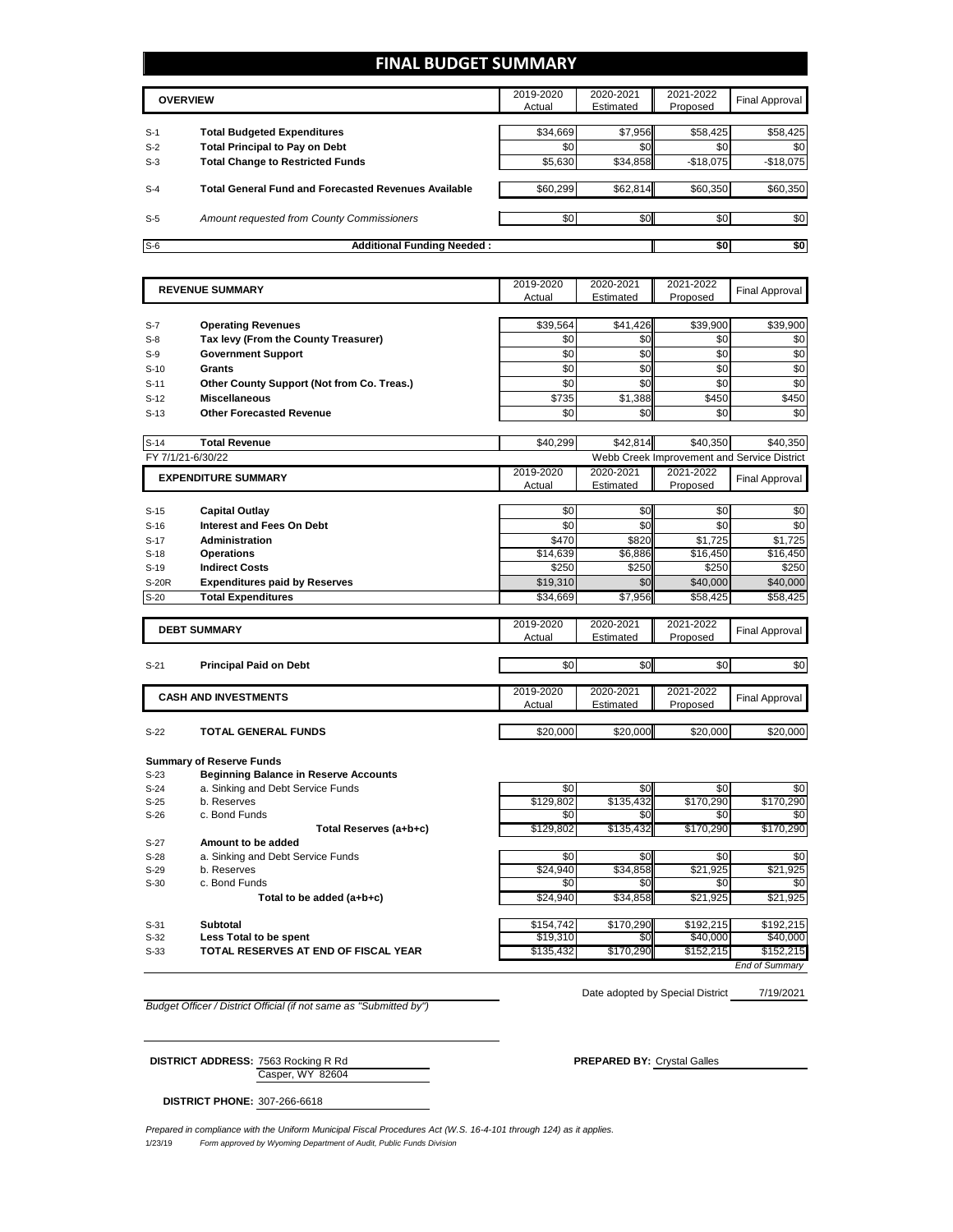Webb Creek Improvement and Service District **NAME OF DISTRICT/BOARD**

**FYE** 6/30/2022

|           | <b>NAME OF DISTRICT/BOARD</b>                  |                                 |                     |                        |                       |                       |
|-----------|------------------------------------------------|---------------------------------|---------------------|------------------------|-----------------------|-----------------------|
|           | <b>PROPERTY TAXES AND ASSESSMENTS</b>          |                                 |                     |                        |                       |                       |
|           |                                                | <b>DOA Chart</b><br>of Accounts | 2019-2020<br>Actual | 2020-2021<br>Estimated | 2021-2022<br>Proposed | <b>Final Approval</b> |
| $R-1$     | <b>Property Taxes and Assessments Received</b> |                                 |                     |                        |                       |                       |
| $R-1.1$   | Tax Levy (From the County Treasurer)           | 4001                            |                     |                        |                       |                       |
| $R-1.2$   | Other County Support (see note on the right)   | 4005                            |                     |                        |                       |                       |
|           | <b>FORECASTED REVENUE</b>                      |                                 |                     |                        |                       |                       |
|           |                                                | <b>DOA Chart</b>                | 2019-2020           | 2020-2021              | 2021-2022             |                       |
|           |                                                | of Accounts                     | Actual              | Estimated              | Proposed              | <b>Final Approval</b> |
| $R-2$     | <b>Revenues from Other Governments</b>         |                                 |                     |                        |                       |                       |
| $R - 2.1$ | State Aid                                      | 4211                            |                     |                        |                       |                       |
|           | R-2.2 Additional County Aid (non-treasurer)    | 4237                            |                     |                        |                       |                       |
| $R-2.3$   | City (or Town) Aid                             | 4237                            |                     |                        |                       |                       |
| $R - 2.4$ | Other (Specify)                                | 4237                            |                     |                        |                       |                       |
| $R-2.5$   | <b>Total Government Support</b>                |                                 | \$0                 | \$0                    | \$0                   | \$0                   |
| $R-3$     | <b>Operating Revenues</b>                      |                                 |                     |                        |                       |                       |
| $R - 3.1$ | <b>Customer Charges</b>                        | 4300                            |                     |                        |                       |                       |
| $R - 3.2$ | Sales of Goods or Services                     | 4300                            |                     |                        |                       |                       |
| $R - 3.3$ | <b>Other Assessments</b>                       | 4503                            | \$39,564            | \$41,426               | \$39,900              | \$39,900              |
| $R - 3.4$ | <b>Total Operating Revenues</b>                |                                 | \$39,564            | \$41,426               | \$39,900              | \$39.900              |
| $R-4$     | Grants                                         |                                 |                     |                        |                       |                       |
| $R - 4.1$ | <b>Direct Federal Grants</b>                   | 4201                            |                     |                        |                       |                       |
|           | R-4.2 Federal Grants thru State Agencies       | 4201                            |                     |                        |                       |                       |
| $R - 4.3$ | <b>Grants from State Agencies</b>              | 4211                            |                     |                        |                       |                       |
| $R - 4.4$ | <b>Total Grants</b>                            |                                 | $\overline{50}$     | \$0                    | $\overline{50}$       | $\overline{50}$       |
| $R-5$     | <b>Miscellaneous Revenue</b>                   |                                 |                     |                        |                       |                       |
| $R - 5.1$ | Interest                                       | 4501                            | \$422               | \$188                  | \$350                 | \$350                 |
| R-5.2     | Other: Specify<br>New Member fee               | 4500                            | \$313               | \$200                  | \$100                 | \$100                 |
| $R - 5.3$ | Other: See Additional                          |                                 |                     | \$1,000                |                       |                       |
| $R - 5.4$ | <b>Total Miscellaneous</b>                     |                                 | \$735               | \$1,388                | \$450                 | \$450                 |
| $R - 5.5$ | <b>Total Forecasted Revenue</b>                |                                 | \$40,299            | \$42,814               | \$40.350              | \$40,350              |
| $R-6$     | <b>Other Forecasted Revenue</b>                |                                 |                     |                        |                       |                       |
| $R-6.1$   | a. Other past due as estimated by Co. Treas.   | 4004                            |                     |                        |                       |                       |
| $R-6.2$   | b. Other forecasted revenue (specify):         |                                 |                     |                        |                       |                       |
| $R-6.3$   |                                                | 4500                            |                     |                        |                       |                       |
| $R-6.4$   |                                                | 4500                            |                     |                        |                       |                       |

R-6.5

R-6.6 **Total Other Forecasted Revenue (a+b)** \$0 \$0 \$0 \$0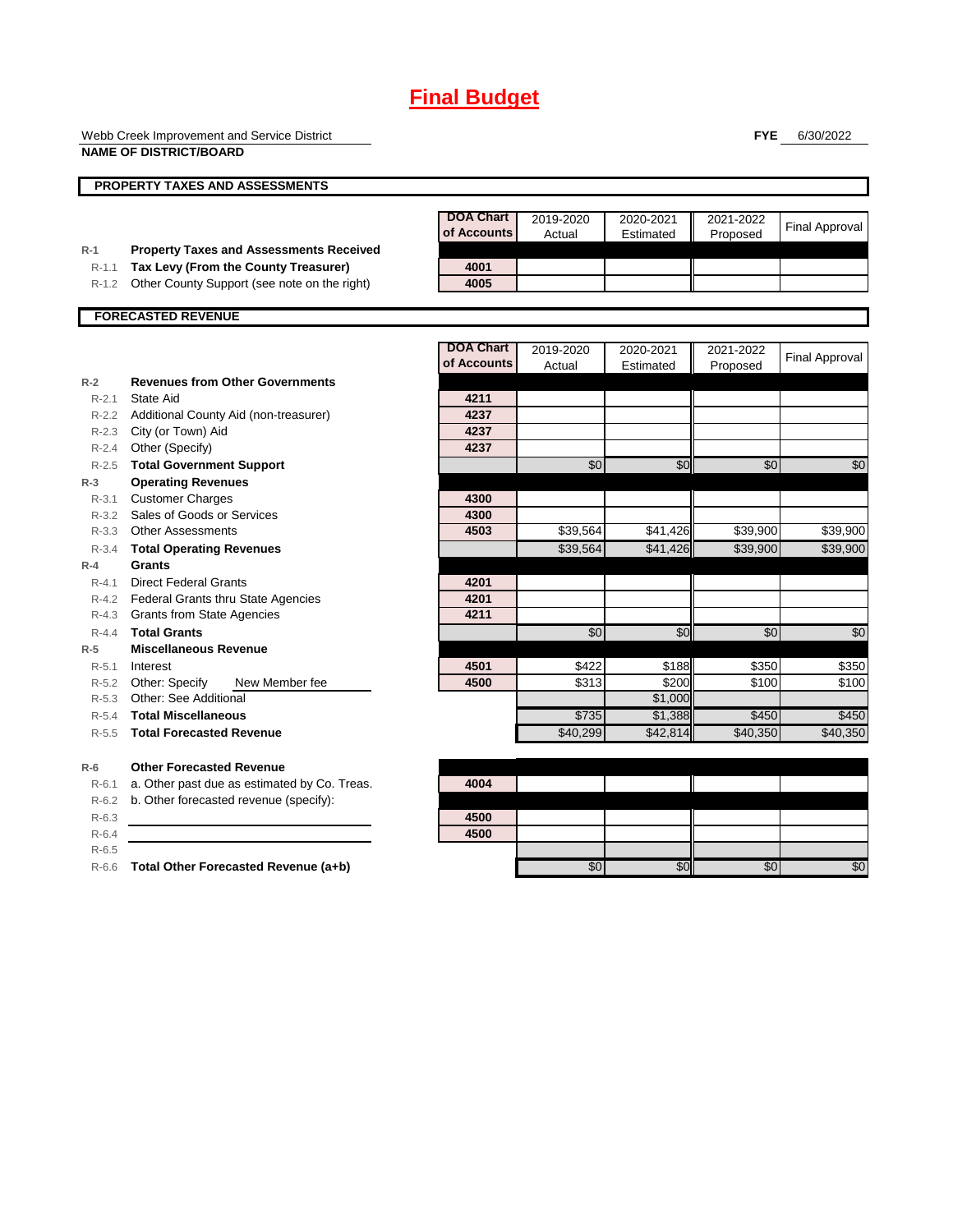### **CAPITAL OUTLAY BUDGET**

|           |                             | of Accou |
|-----------|-----------------------------|----------|
| $E-1$     | <b>Capital Outlay</b>       |          |
| $E - 1.1$ | <b>Real Property</b>        | 6201     |
| $E - 1.2$ | Vehicles                    | 6210     |
| $E-1.3$   | <b>Office Equipment</b>     | 6211     |
| $E - 1.4$ | Other (Specify)             |          |
| $E - 1.5$ |                             | 6200     |
| $E - 1.6$ |                             | 6200     |
| $E - 1.7$ |                             |          |
| $E-1.8$   | <b>TOTAL CAPITAL OUTLAY</b> |          |

| <b>DOA Chart</b> | 2019-2020 | 2020-2021 | 2021-2022 | Final Approval |
|------------------|-----------|-----------|-----------|----------------|
| of Accounts      | Actual    | Estimated | Proposed  |                |
|                  |           |           |           |                |
| 6201             |           |           |           |                |
| 6210             |           |           |           |                |
| 6211             |           |           |           |                |
|                  |           |           |           |                |
| 6200             |           |           |           |                |
| 6200             |           |           |           |                |
|                  |           |           |           |                |
|                  | \$٢       | ያህ        | \$በ       | \$0            |

#### **ADMINISTRATION BUDGET**

| of Accounts<br>Actual<br>Estimated<br>Proposed<br><b>Personnel Services</b><br>$E-2$<br>7002<br>$E - 2.1$<br>Administrator<br>7003<br>$E - 2.2$<br>Secretary<br>7004<br>Clerical<br>$E - 2.3$<br>Other (Specify)<br>$E - 2.4$<br>$E - 2.5$<br>7005<br>$E - 2.6$<br>7005<br>$E - 2.7$<br><b>Board Expenses</b><br>$E-3$<br>7011<br>Travel<br>$E - 3.1$<br>7012<br>Mileage<br>$E - 3.2$<br>Other (Specify)<br>$E - 3.3$<br>$E - 3.4$<br>7013<br>7013<br>$E - 3.5$<br>$E - 3.6$<br><b>Contractual Services</b><br>$E-4$<br>7021<br>$E - 4.1$<br>Legal<br>Accounting/Auditing<br>7022<br>$E - 4.2$<br>Other (Specify)<br>$E - 4.3$<br>7023<br>$E - 4.4$<br>$E-4.5$<br>7023<br>$E-4.6$<br><b>Other Administrative Expenses</b><br>$E-5$<br><b>Office Supplies</b><br>\$121<br>\$182<br>\$350<br>7031<br>\$350<br>$E - 5.1$<br>Office equipment, rent & repair<br>7032<br>$E - 5.2$<br>Education<br>7033<br>$E - 5.3$<br>$E - 5.4$<br>Registrations<br>7034<br>Other (Specify)<br>$E - 5.5$<br>\$90<br>7035<br>\$124<br>\$200<br>\$200<br><b>Legal Notices</b><br>$E-5.6$<br>7035<br>$E - 5.7$<br>\$225<br>\$549<br>\$1,175<br>$E - 5.8$<br>see additional details<br>\$470<br>\$820<br><b>TOTAL ADMINISTRATION</b><br>\$1,725<br>$E-6$ |  | <b>DOA Chart</b> | 2019-2020 | 2020-2021 | 2021-2022 | Final Approval |
|-----------------------------------------------------------------------------------------------------------------------------------------------------------------------------------------------------------------------------------------------------------------------------------------------------------------------------------------------------------------------------------------------------------------------------------------------------------------------------------------------------------------------------------------------------------------------------------------------------------------------------------------------------------------------------------------------------------------------------------------------------------------------------------------------------------------------------------------------------------------------------------------------------------------------------------------------------------------------------------------------------------------------------------------------------------------------------------------------------------------------------------------------------------------------------------------------------------------------------------|--|------------------|-----------|-----------|-----------|----------------|
|                                                                                                                                                                                                                                                                                                                                                                                                                                                                                                                                                                                                                                                                                                                                                                                                                                                                                                                                                                                                                                                                                                                                                                                                                                   |  |                  |           |           |           |                |
|                                                                                                                                                                                                                                                                                                                                                                                                                                                                                                                                                                                                                                                                                                                                                                                                                                                                                                                                                                                                                                                                                                                                                                                                                                   |  |                  |           |           |           |                |
|                                                                                                                                                                                                                                                                                                                                                                                                                                                                                                                                                                                                                                                                                                                                                                                                                                                                                                                                                                                                                                                                                                                                                                                                                                   |  |                  |           |           |           |                |
|                                                                                                                                                                                                                                                                                                                                                                                                                                                                                                                                                                                                                                                                                                                                                                                                                                                                                                                                                                                                                                                                                                                                                                                                                                   |  |                  |           |           |           |                |
|                                                                                                                                                                                                                                                                                                                                                                                                                                                                                                                                                                                                                                                                                                                                                                                                                                                                                                                                                                                                                                                                                                                                                                                                                                   |  |                  |           |           |           |                |
|                                                                                                                                                                                                                                                                                                                                                                                                                                                                                                                                                                                                                                                                                                                                                                                                                                                                                                                                                                                                                                                                                                                                                                                                                                   |  |                  |           |           |           |                |
|                                                                                                                                                                                                                                                                                                                                                                                                                                                                                                                                                                                                                                                                                                                                                                                                                                                                                                                                                                                                                                                                                                                                                                                                                                   |  |                  |           |           |           |                |
|                                                                                                                                                                                                                                                                                                                                                                                                                                                                                                                                                                                                                                                                                                                                                                                                                                                                                                                                                                                                                                                                                                                                                                                                                                   |  |                  |           |           |           |                |
|                                                                                                                                                                                                                                                                                                                                                                                                                                                                                                                                                                                                                                                                                                                                                                                                                                                                                                                                                                                                                                                                                                                                                                                                                                   |  |                  |           |           |           |                |
|                                                                                                                                                                                                                                                                                                                                                                                                                                                                                                                                                                                                                                                                                                                                                                                                                                                                                                                                                                                                                                                                                                                                                                                                                                   |  |                  |           |           |           |                |
|                                                                                                                                                                                                                                                                                                                                                                                                                                                                                                                                                                                                                                                                                                                                                                                                                                                                                                                                                                                                                                                                                                                                                                                                                                   |  |                  |           |           |           |                |
|                                                                                                                                                                                                                                                                                                                                                                                                                                                                                                                                                                                                                                                                                                                                                                                                                                                                                                                                                                                                                                                                                                                                                                                                                                   |  |                  |           |           |           |                |
|                                                                                                                                                                                                                                                                                                                                                                                                                                                                                                                                                                                                                                                                                                                                                                                                                                                                                                                                                                                                                                                                                                                                                                                                                                   |  |                  |           |           |           |                |
|                                                                                                                                                                                                                                                                                                                                                                                                                                                                                                                                                                                                                                                                                                                                                                                                                                                                                                                                                                                                                                                                                                                                                                                                                                   |  |                  |           |           |           |                |
|                                                                                                                                                                                                                                                                                                                                                                                                                                                                                                                                                                                                                                                                                                                                                                                                                                                                                                                                                                                                                                                                                                                                                                                                                                   |  |                  |           |           |           |                |
|                                                                                                                                                                                                                                                                                                                                                                                                                                                                                                                                                                                                                                                                                                                                                                                                                                                                                                                                                                                                                                                                                                                                                                                                                                   |  |                  |           |           |           |                |
|                                                                                                                                                                                                                                                                                                                                                                                                                                                                                                                                                                                                                                                                                                                                                                                                                                                                                                                                                                                                                                                                                                                                                                                                                                   |  |                  |           |           |           |                |
|                                                                                                                                                                                                                                                                                                                                                                                                                                                                                                                                                                                                                                                                                                                                                                                                                                                                                                                                                                                                                                                                                                                                                                                                                                   |  |                  |           |           |           |                |
|                                                                                                                                                                                                                                                                                                                                                                                                                                                                                                                                                                                                                                                                                                                                                                                                                                                                                                                                                                                                                                                                                                                                                                                                                                   |  |                  |           |           |           |                |
|                                                                                                                                                                                                                                                                                                                                                                                                                                                                                                                                                                                                                                                                                                                                                                                                                                                                                                                                                                                                                                                                                                                                                                                                                                   |  |                  |           |           |           |                |
|                                                                                                                                                                                                                                                                                                                                                                                                                                                                                                                                                                                                                                                                                                                                                                                                                                                                                                                                                                                                                                                                                                                                                                                                                                   |  |                  |           |           |           |                |
|                                                                                                                                                                                                                                                                                                                                                                                                                                                                                                                                                                                                                                                                                                                                                                                                                                                                                                                                                                                                                                                                                                                                                                                                                                   |  |                  |           |           |           |                |
|                                                                                                                                                                                                                                                                                                                                                                                                                                                                                                                                                                                                                                                                                                                                                                                                                                                                                                                                                                                                                                                                                                                                                                                                                                   |  |                  |           |           |           |                |
|                                                                                                                                                                                                                                                                                                                                                                                                                                                                                                                                                                                                                                                                                                                                                                                                                                                                                                                                                                                                                                                                                                                                                                                                                                   |  |                  |           |           |           |                |
|                                                                                                                                                                                                                                                                                                                                                                                                                                                                                                                                                                                                                                                                                                                                                                                                                                                                                                                                                                                                                                                                                                                                                                                                                                   |  |                  |           |           |           |                |
|                                                                                                                                                                                                                                                                                                                                                                                                                                                                                                                                                                                                                                                                                                                                                                                                                                                                                                                                                                                                                                                                                                                                                                                                                                   |  |                  |           |           |           |                |
|                                                                                                                                                                                                                                                                                                                                                                                                                                                                                                                                                                                                                                                                                                                                                                                                                                                                                                                                                                                                                                                                                                                                                                                                                                   |  |                  |           |           |           |                |
|                                                                                                                                                                                                                                                                                                                                                                                                                                                                                                                                                                                                                                                                                                                                                                                                                                                                                                                                                                                                                                                                                                                                                                                                                                   |  |                  |           |           |           |                |
|                                                                                                                                                                                                                                                                                                                                                                                                                                                                                                                                                                                                                                                                                                                                                                                                                                                                                                                                                                                                                                                                                                                                                                                                                                   |  |                  |           |           |           |                |
|                                                                                                                                                                                                                                                                                                                                                                                                                                                                                                                                                                                                                                                                                                                                                                                                                                                                                                                                                                                                                                                                                                                                                                                                                                   |  |                  |           |           |           |                |
|                                                                                                                                                                                                                                                                                                                                                                                                                                                                                                                                                                                                                                                                                                                                                                                                                                                                                                                                                                                                                                                                                                                                                                                                                                   |  |                  |           |           |           |                |
|                                                                                                                                                                                                                                                                                                                                                                                                                                                                                                                                                                                                                                                                                                                                                                                                                                                                                                                                                                                                                                                                                                                                                                                                                                   |  |                  |           |           |           | \$1,175        |
|                                                                                                                                                                                                                                                                                                                                                                                                                                                                                                                                                                                                                                                                                                                                                                                                                                                                                                                                                                                                                                                                                                                                                                                                                                   |  |                  |           |           |           | \$1,725        |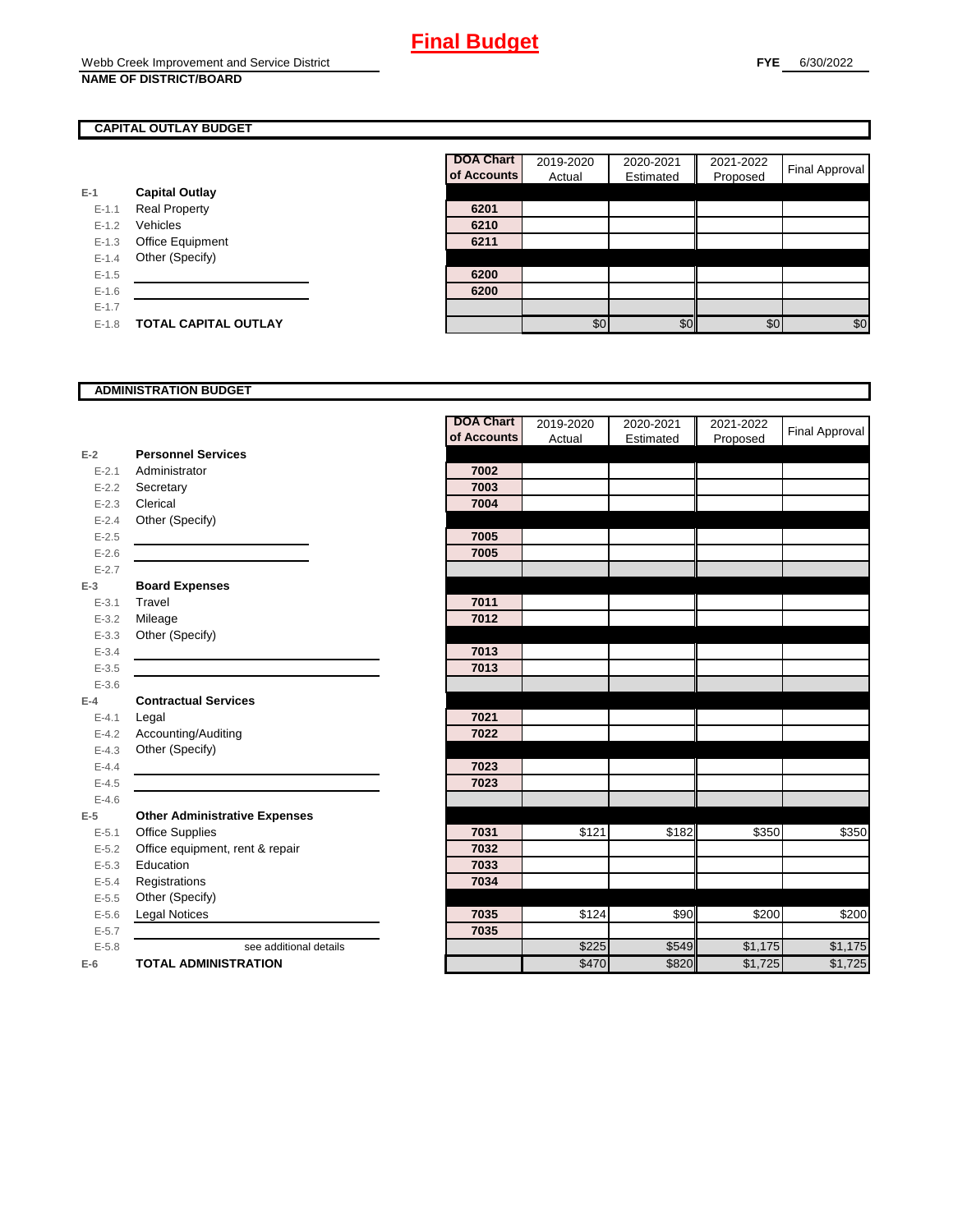#### **OPERATIONS BUDGET**

|                   |                                                    | <b>DOA Chart</b> | 2019-2020            | 2020-2021              | 2021-2022  |                       |
|-------------------|----------------------------------------------------|------------------|----------------------|------------------------|------------|-----------------------|
|                   |                                                    | of Accounts      | Actual               | Estimated              | Proposed   | <b>Final Approval</b> |
| $E-7$             | <b>Personnel Services</b>                          |                  |                      |                        |            |                       |
| $E - 7.1$         | Wages--Operations                                  | 7202             |                      |                        |            |                       |
| $E - 7.2$         | <b>Service Contracts</b>                           | 7203             |                      |                        |            |                       |
| $E - 7.3$         | Other (Specify)                                    |                  |                      |                        |            |                       |
| $E - 7.4$         |                                                    | 7204             |                      |                        |            |                       |
| $E - 7.5$         |                                                    | 7204             |                      |                        |            |                       |
| $E - 7.6$         |                                                    |                  |                      |                        |            |                       |
| $E-8$             | <b>Travel</b>                                      |                  |                      |                        |            |                       |
| $E - 8.1$         | Mileage                                            | 7211             |                      |                        |            |                       |
| $E - 8.2$         | Other (Specify)                                    |                  |                      |                        |            |                       |
| $E-8.3$           |                                                    | 7212             |                      |                        |            |                       |
| $E - 8.4$         |                                                    | 7212             |                      |                        |            |                       |
| $E - 8.5$         |                                                    |                  |                      |                        |            |                       |
| $E-9$             | <b>Operating supplies (List)</b>                   |                  |                      |                        |            |                       |
| $E - 9.1$         | Salt/Shovels<br><b>Mailbox Shelter</b>             | 7220<br>7220     | \$0<br>\$123         | \$0<br>$\overline{30}$ | \$0<br>\$0 |                       |
| $E-9.2$           | Snow Fence                                         | 7220             | \$0                  | $\sqrt{$778}$          | \$1,000    | \$1,000               |
| $E-9.3$           |                                                    |                  |                      |                        |            |                       |
| $E - 9.4$         |                                                    | 7220             |                      |                        |            |                       |
| $E-9.5$<br>$E-10$ |                                                    |                  |                      |                        |            |                       |
| $E-10.1$          | <b>Program Services (List)</b><br><b>Utilities</b> | 7230             | \$200                | \$200                  | \$200      | \$200                 |
| $E-10.2$          | Snow Plowing/Removal                               | 7230             | $\overline{$}14,316$ | \$5,753                | \$14,500   | \$14,500              |
| $E-10.3$          |                                                    | 7230             |                      |                        |            |                       |
| $E-10.4$          |                                                    | 7230             |                      |                        |            |                       |
| $E-10.5$          |                                                    |                  |                      |                        |            |                       |
| $E-11$            | <b>Contractual Arrangements (List)</b>             |                  |                      |                        |            |                       |
| $E-11.1$          |                                                    | 7400             |                      |                        |            |                       |
| $E-11.2$          |                                                    | 7400             |                      |                        |            |                       |
| $E-11.3$          |                                                    | 7400             |                      |                        |            |                       |
| $E-11.4$          |                                                    | 7400             |                      |                        |            |                       |
| $E-11.5$          |                                                    |                  |                      |                        |            |                       |
| $E-12$            | <b>Other operations (Specify)</b>                  |                  |                      |                        |            |                       |
| $E-12.1$          | Area Clean-up                                      | 7450             | \$0                  | \$155                  | \$250      | \$250                 |
| $E-12.2$          | Entrance Sign Rehab                                | 7450             | \$0                  | \$0                    | \$500      | \$500                 |
| $E-12.3$          |                                                    | 7450             |                      |                        |            |                       |
| $E-12.4$          |                                                    | 7450             |                      |                        |            |                       |
| $E-12.5$          |                                                    |                  |                      |                        |            |                       |
| $E-13$            | <b>TOTAL OPERATIONS</b>                            |                  | \$14,639             | \$6,886                | \$16,450   | \$16,450              |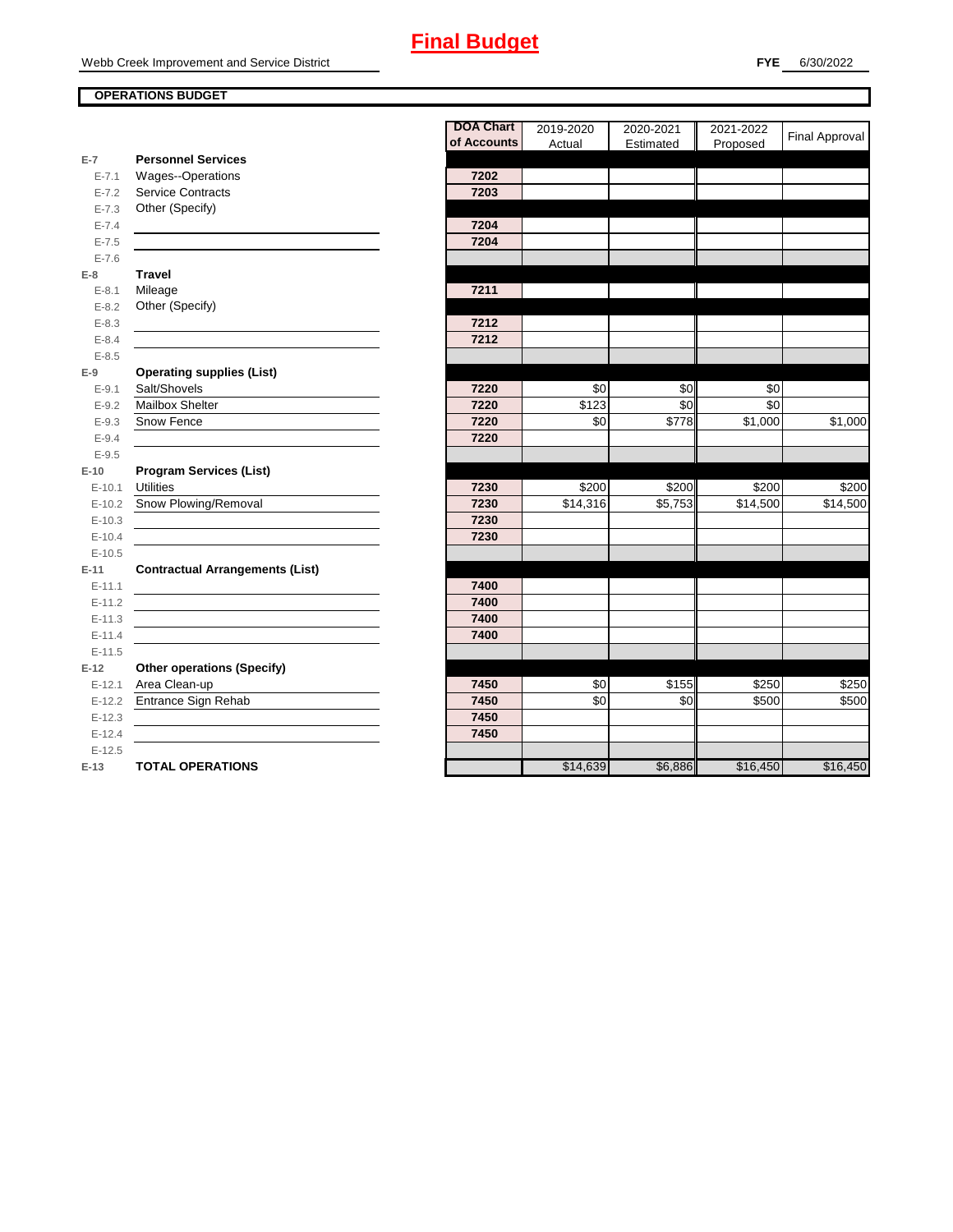#### **INDIRECT COSTS BUDGET**

|          |                              | <b>DOA Chart</b> | 2019-2020 | 2020-2021 | 2021-2022 | <b>Final Approval</b> |
|----------|------------------------------|------------------|-----------|-----------|-----------|-----------------------|
|          |                              | of Accounts      | Actual    | Estimated | Proposed  |                       |
| $E-14$   | Insurance                    |                  |           |           |           |                       |
| $E-14.1$ | Liability                    | 7502             |           |           |           |                       |
| $E-14.2$ | Buildings and vehicles       | 7503             |           |           |           |                       |
| $E-14.3$ | Equipment                    | 7504             |           |           |           |                       |
| $E-14.4$ | Other (Specify)              |                  |           |           |           |                       |
| $E-14.5$ | <b>Surety Bond</b>           | 7505             | \$250     | \$250     | \$250     | \$250                 |
| $E-14.6$ |                              | 7505             |           |           |           |                       |
| $E-14.7$ |                              |                  |           |           |           |                       |
| $E-15$   | Indirect payroll costs:      |                  |           |           |           |                       |
| $E-15.1$ | FICA (Social Security) taxes | 7511             |           |           |           |                       |
| $E-15.2$ | <b>Workers Compensation</b>  | 7512             |           |           |           |                       |
| $E-15.3$ | <b>Unemployment Taxes</b>    | 7513             |           |           |           |                       |
| $E-15.4$ | Retirement                   | 7514             |           |           |           |                       |
| $E-15.5$ | <b>Health Insurance</b>      | 7515             |           |           |           |                       |
| $E-15.6$ | Other (Specify)              |                  |           |           |           |                       |
| $E-15.7$ |                              | 7516             |           |           |           |                       |
| $E-15.8$ |                              | 7516             |           |           |           |                       |
| $E-15.9$ |                              |                  |           |           |           |                       |
|          |                              |                  |           |           |           |                       |
| $E-17$   | <b>TOTAL INDIRECT COSTS</b>  |                  | \$250     | \$250     | \$250     | \$250                 |

### **DEBT SERVICE BUDGET**

| D-1 | <b>Debt Service</b> |  |
|-----|---------------------|--|
|     |                     |  |

D-1.1 **Principal** 

D-1.2 **Interest** 

D-1.3 **Fees** 

Г

**D-2 TOTAL DEBT SERVICE** 

| DOA Chart   | 2019-2020 | 2020-2021 | 2021-2022 |                       |
|-------------|-----------|-----------|-----------|-----------------------|
| of Accounts | Actual    | Estimated | Proposed  | <b>Final Approval</b> |
|             |           |           |           |                       |
| 6401        |           |           |           |                       |
| 6410        |           |           |           |                       |
| 6420        |           |           |           |                       |
|             |           |           | \$О       |                       |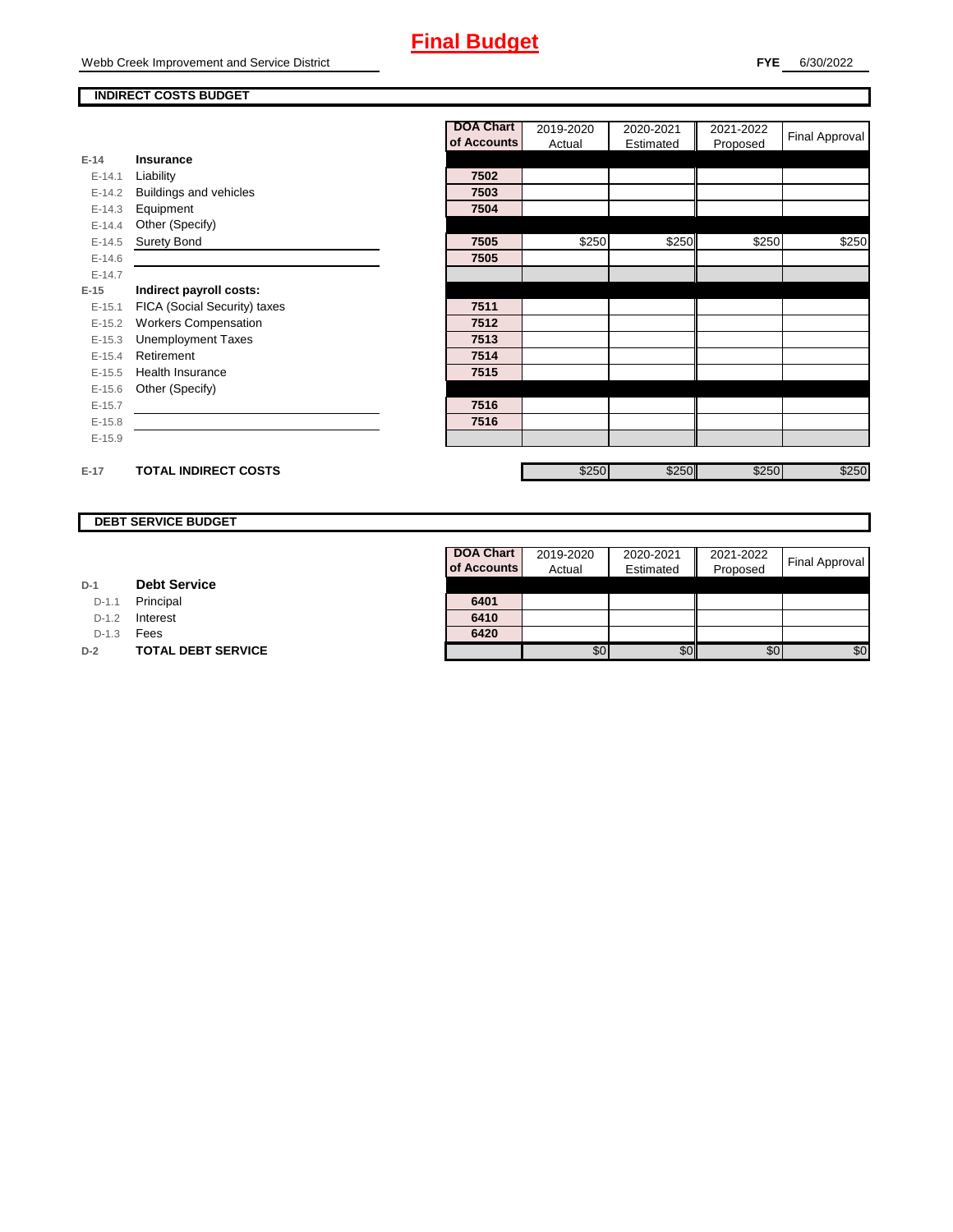| <b>GENERAL FUNDS</b> |                                                     |                  |             |                  |                  |                |
|----------------------|-----------------------------------------------------|------------------|-------------|------------------|------------------|----------------|
|                      |                                                     |                  | End of Year | <b>Beginning</b> | <b>Beginning</b> |                |
|                      |                                                     | <b>DOA Chart</b> | 2019-2020   | 2020-2021        | 2021-2022        | Final Approval |
| $C-1$                | <b>Balances at Beginning of Fiscal Year</b>         | of Accounts      | Actual      | Estimated        | Proposed         |                |
| $C-1.1$              | General Fund Checking                               | 1010             | \$20,000    | \$20,000         | \$20,000         | \$20,000       |
| $C-1.2$              | Savings and Investments                             | 1040             |             | \$0              |                  |                |
| $C-1.3$              | General Fund CD Balance                             | 1050             |             | SO <sub>1</sub>  |                  |                |
| $C-1.4$              | All Other Funds                                     | 1020             |             | \$0              |                  |                |
| $C-1.5$              | Reserves (From Below)                               |                  | \$135,432   | \$135,432        | \$152,215        | \$152,215      |
| $C-1.6$              | <b>Total Estimated Cash and Investments on Hand</b> |                  | \$155,432   | \$155,432        | \$172,215        | \$172,215      |

| $C-2$    | <b>General Fund Reductions:</b>                 |      |
|----------|-------------------------------------------------|------|
| $C - 21$ | a. Unpaid bills at FYE                          | 2010 |
| $C-22$   | b. Reserves                                     |      |
| $C-2.3$  | Total Deductions (a+b)                          |      |
| $C - 24$ | <b>Estimated Non-Restricted Funds Available</b> |      |

**RESERVES 1090**

| $C-2.1$ | a. Unpaid bills at FYE                          | 2010 |           |            |           |           |
|---------|-------------------------------------------------|------|-----------|------------|-----------|-----------|
| $C-2.2$ | b. Reserves                                     |      | \$135.432 | \$170.290  | \$152.215 | \$152.215 |
| $C-2.3$ | Total Deductions (a+b)                          |      | \$135,432 | \$170,290  | \$152,215 | \$152,215 |
| $C-2.4$ | <b>Estimated Non-Restricted Funds Available</b> |      | \$20,000  | $-$14,858$ | \$20,000  | \$20,000  |

#### **DOA Chart of Accounts SINKING & DEBT SERVICE FUNDS** 1070

| $C-3$    |                                                             | 2019-2020<br>Actual | 2020-2021<br>Estimated | 2021-2022<br>Proposed | <b>Final Approval</b> |
|----------|-------------------------------------------------------------|---------------------|------------------------|-----------------------|-----------------------|
| $C-3.1$  | Beginning Balance in Reserve Account (end of previous year) |                     | \$0                    | \$0                   |                       |
| $C-3.2$  | Date of Reserve Approval in Minutes:                        |                     |                        |                       |                       |
| $C-3.3$  | Amount to be added to the reserve                           |                     |                        |                       |                       |
| $C-3.4$  | Date of Reserve Approval in Minutes:                        |                     |                        |                       |                       |
| $C-3.5$  | SUB-TOTAL                                                   | \$0                 | \$0                    | \$0                   | \$0                   |
| $C-3.6$  | Identify the amount and project to be spent                 |                     |                        |                       |                       |
| $C-3.7$  | a.                                                          |                     |                        |                       |                       |
| $C-3.8$  | b.                                                          |                     |                        |                       |                       |
| $C-3.9$  |                                                             |                     |                        |                       |                       |
| $C-3.10$ | Date of Reserve Approval in Minutes:                        |                     |                        |                       |                       |
| $C-3.11$ | TOTAL CAPITAL OUTLAY (a+b+c)                                | \$0                 | \$0                    | \$0                   | \$0                   |
| $C-3.12$ | Balance to be retained                                      | \$0                 | \$0                    | \$0                   | \$0                   |

| $C-4$     |                                                             |           | 2019-2020<br>Actual | 2020-2021<br>Estimated | 2021-2022<br>Proposed | <b>Final Approval</b> |
|-----------|-------------------------------------------------------------|-----------|---------------------|------------------------|-----------------------|-----------------------|
| $C-4.1$   | Beginning Balance in Reserve Account (end of previous year) |           | \$129,802           | \$135,432              | \$170.290             | \$170.290             |
| $C-4.2$   | Date of Reserve Approval in Minutes:                        | 7/9/2020  |                     |                        |                       |                       |
| $C-4.3$   | Amount to be added to the reserve                           |           | \$24,940            | \$34,858               | \$21,925              | \$21,925              |
| $C - 4.4$ | Date of Reserve Approval in Minutes:                        | 7/19/2021 |                     |                        |                       |                       |
| $C-4.5$   | SUB-TOTAL                                                   |           | \$154,742           | \$170,290              | \$192,215             | \$192.215             |
| $C-4.6$   | Identify the amount and project to be spent                 |           |                     |                        |                       |                       |
| $C-4.7$   | a. Road Repairs                                             |           | \$19,310            |                        | \$40,000              | \$40,000              |
| $C-4.8$   | b.                                                          |           |                     |                        |                       |                       |
| $C-4.9$   | C.                                                          |           |                     |                        |                       |                       |
| $C-4.10$  | Date of Reserve Approval in Minutes:                        |           |                     |                        |                       |                       |
| $C-4.11$  | TOTAL OTHER RESERVE OUTLAY (a+b+c)                          |           | \$19,310            | \$0                    | \$40,000              | \$40,000              |
| $C-4.12$  | Balance to be retained                                      |           | \$135,432           | \$170,290              | \$152,215             | \$152.215             |
|           |                                                             |           |                     |                        |                       |                       |

**BOND FUNDS** 1060

|                                                                        | 2019-2020 | 2020-2021 | 2021-2022 | <b>Final Approval</b> |
|------------------------------------------------------------------------|-----------|-----------|-----------|-----------------------|
| $C-5$                                                                  | Actual    | Estimated | Proposed  |                       |
| Beginning Balance in Reserve Account (end of previous year)<br>$C-5.1$ |           | \$0       | \$0       |                       |
| Date of Reserve Approval in Minutes:<br>$C-5.2$                        |           |           |           |                       |
| Amount to be added to the reserve<br>$C-5.3$                           |           |           |           |                       |
| Date of Reserve Approval in Minutes:<br>$C-5.4$                        |           |           |           |                       |
| SUB-TOTAL<br>$C-5.5$                                                   | \$0       | \$0       | \$0       | \$0                   |
| Identify the amount and project to be spent<br>$C-5.6$                 |           |           |           |                       |
| Date of Reserve Approval in Minutes:<br>$C-5.7$                        |           |           |           |                       |
| Balance to be retained<br>$C-5.8$                                      | \$0       | \$0       | \$0       | \$0                   |
|                                                                        |           |           |           |                       |
| TOTAL TO BE SPENT<br>$C-5.9$                                           | \$19,310  | \$0       | \$40,000  | \$40,000              |